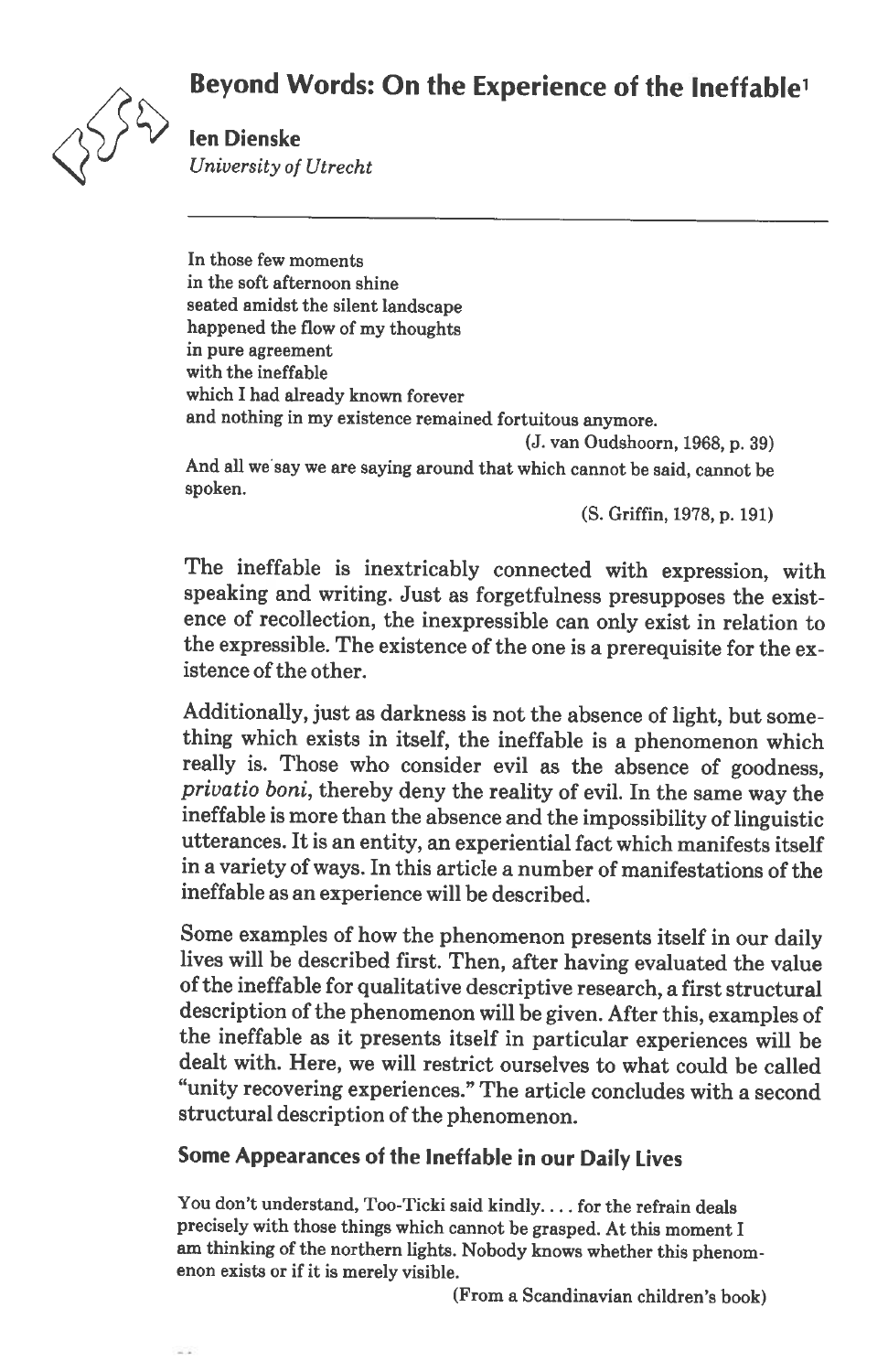The unnameable is connected with our bodily experiences. In this context it appears as "tacit rich knowledge." This appropriate term by Michael Murray (1975, p. 78) will be clarified by means of an ex ample.

When <sup>I</sup> say, "In autumn the leaves fall from the trees," <sup>a</sup> bit of tacit rich knowledge is given along with the sentence; knowledge which most of the time remains largely outside the scope of our attention. Some of this tacit rich knowledge can be voiced, made reflective. For instance, I know the smell of <sup>a</sup> moist autumn forest; I know the feel of <sup>a</sup> withered leaf and, when itis dry, how it can be ground to powder between my fingers. With my mind's eye I see how the autumn leaves change colors, and <sup>I</sup> hear them rustle over the ground, driven by the wind.

This kind of physical knowledge—four of the five senses have been mentioned in this example—silently present on the background as long as our attention is not fixed on it, can never be fully made explicit because at the same time we are always submerged in our body and cannot dissociate ourselves from it completely.

Another example. When we dance, we undergo an internal and ex ternal dancing experience. Not everything we go through while dancing can be put into words. Anybody who ever danced can verify this.

We can therefore say that the unnameable, connected with our bod ily experiences, is a daily and very general manifestation of the ineffable. But there is more to it. The sentence, "In autumn the leaves fall from the trees" is comprehensible to me on the basis of my tacit rich knowledge of autumn, leaves, and trees. In the same way, <sup>a</sup> met aphor such as "the mosquitoes dance" is understandable to me be cause of my not fully expressible experience with dancing: it is this partly unnameable experience which allows me to use the word "dance" in its literal and figurative meaning. In short, the ineffable part of our experiences is <sup>a</sup> prerequisite for <sup>a</sup> rightful understanding of the utterances about our experiences as well as for a proper use of metaphors.

The unnameable can be present in an awkward manner when the source is <sup>a</sup> small vocabulary. Children especially suffer many diffi culties caused by their small stock of words, and so do their parents, who try to understand them. A child experiencing homesickness, for instance, goes through <sup>a</sup> variety of emotions but is usually unable to say more than "I want to go home," "I've got this funny feeling in my stomach." And, on being asked, "Don't you like it here then?": "Yes, I do, but I want to go home." In this case, adults are of course aware that their protégé is homesick. But children are very glad when they themselves are able to find the words to tell their parents about these important experiences.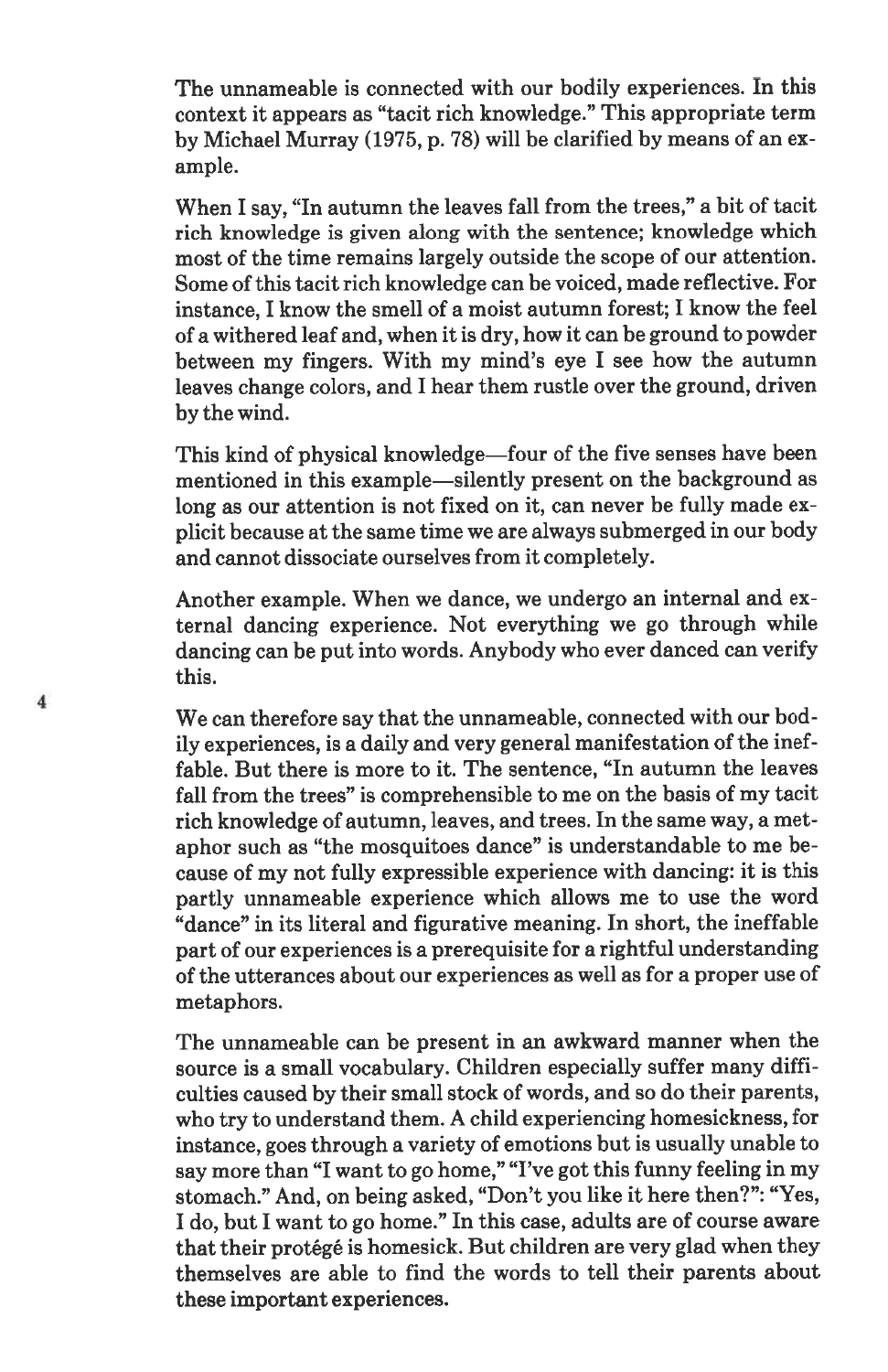This became apparent when an infant schoolteacher held <sup>a</sup> pheno menological investigation among the children at her school.2 Having been told about their teacher's own experience with homesickness, having been read <sup>a</sup> story about it, and having discussed the issue with their teacher and classmates, the children suddenly were able to tell their parents about their homesickness. On arriving home, the children began discussing the topic and almost could not stop. Experiences of days, weeks, months, sometimes over <sup>a</sup> year before were told.

The ineffable of homesickness and of desire, however, can not only be attributed to an insufficient vocabulary. Very often, emotions are complex. Desire, for instance, can be both painful and reassuring at the same time, mingled with <sup>a</sup> slight irritation against things being as they are. Or it can be softly smarting, with lovely expectations and <sup>a</sup> vague fear.

Van Oudshoorn, <sup>a</sup> novelist from the beginning of this century, gives <sup>a</sup> beautiful description of this complexity of emotions. It is an ex ample in which happiness can no longer be distinguished from mel ancholy. The narrator is sitting in <sup>a</sup> covered veranda near the street with two colleagues on a sweltering Saturday evening:

It had become late. The buffet bar behind us, with all its doors and windows opened, was empty. Outside in the dark trams passed by, tightly packed with people still coming back from the surrounding coun try. If it grew quiet for <sup>a</sup> while, I could feel the night extending itself mildly across the rigidity of the houses to where the landscape was lying open, softly and all-enfolding, with indolent shelves of dark forests near the black water. Then the sounds of the streets re-emerged, <sup>a</sup> coolness carried from afar—entered the bright veranda and all that remained was just <sup>a</sup> memory of the happiness, which could not be more perfect and yet got lost in itself, like the rustling break of the sea. It is something inex pressible which befalls me in such fleeting moments. The penetrating re alixation of the highest plenitude of life, without actually having achieved anything of any description. . . this happy experience [is] ac companied by an equally ineffable melancholy.

(van Oudshoorn, 1968, p. 36)

The narrator states that "the unison of happiness and melancholy" is "the underlying ground of this emotion." It appears to me that the author is right: together with the complexity of feelings goes the inability to convey them. Agnes Heller (1979, p. 55) expresses herself even more strongly in her study A Theory of Feelings; according to her, feelings cannot be communicated concretely and totally.

Our human existence is inconceivable without desires and wishes. Our desires form <sup>a</sup> part of the temporariness of our existence. They belong to our daily lives. All of this implies that the inexpressible is always with us—not as <sup>a</sup> part of reality which still has to be ex plained or put into words, but as the white of an aquarelle, which intensifies the colors.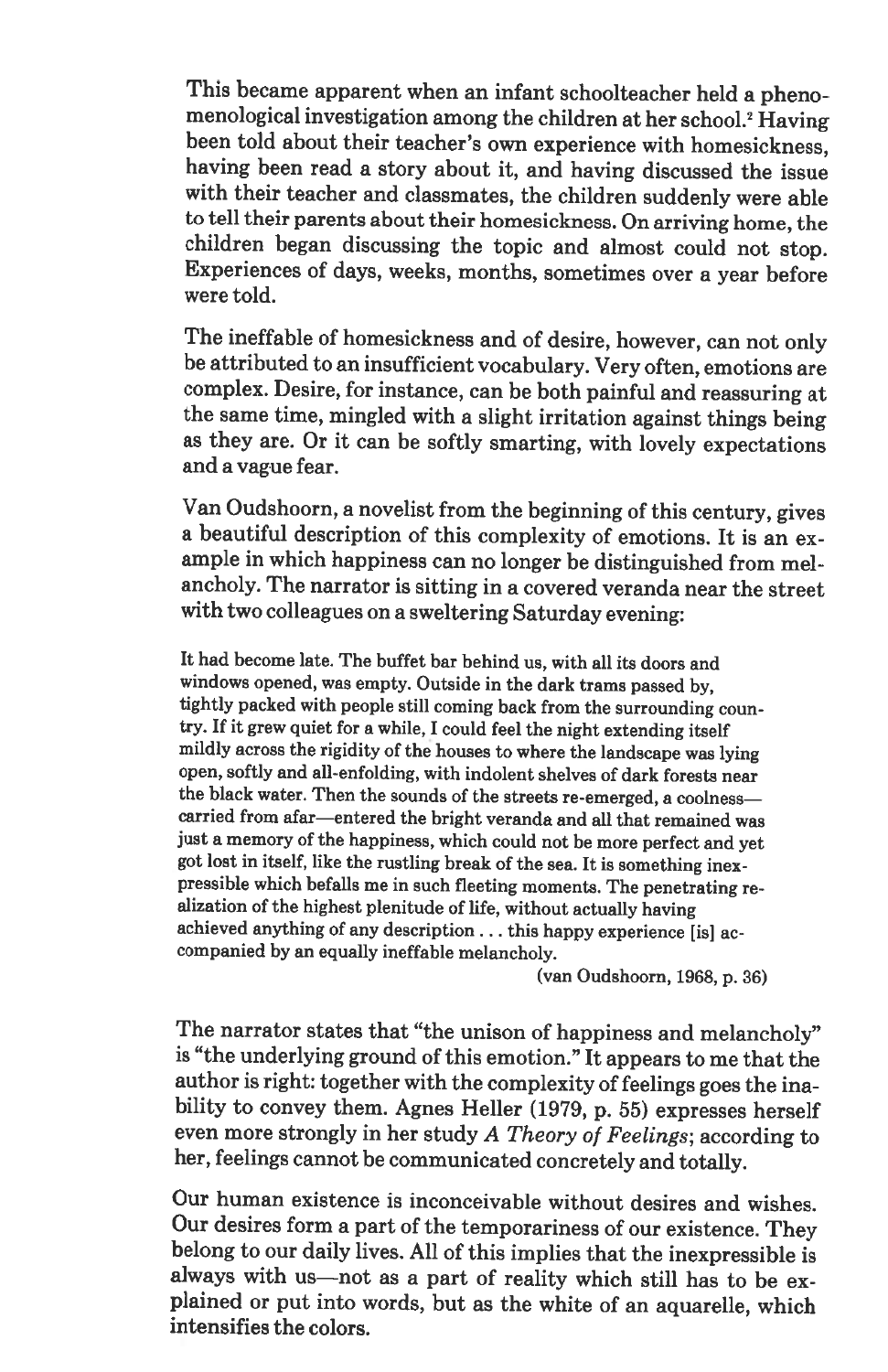This is precisely how the ineffable works in connection with atmos phere. In the following description—another instance from the same novel by van Oudshoorn—the reader can ascertain this:

Especially now, in this so transparent autumn atmosphere, with the faintly glowing water below the pale yellow of the broad drooping foliage, it is as <sup>a</sup> silent solemnity after the unhinging unrest of the crammed streets. Maybe that is why I took my refuge here, subconsciously.

(p. 70)

This ineffable is inextricably connected with atmosphere. Hence, if atmosphere is the entity of life in which we move, then the ineffable of atmosphere is also present daily, usually at the background of our existence.

The unnameable also manifests itself in <sup>a</sup> way which is called forth by extreme taboos and oppression. In our western culture this is, for instance, the case when the relations between women, such as be tween mothers and daughters, are concerned. They are trapped in <sup>a</sup> silence which is hard to break through, precisely because of the lack of traditions in which the lives of women are told, sung, and portrayed from <sup>a</sup> woman's point of view. And without stories there is no articulation of experiences. Without stories we cannot under stand ourselves and are trapped in silence (Christ, 1980, p. 1).

Elaine Showalter (1978, pp. 180-198) showed that women writers have not explored their experiences because they did not—or could not—write from their own perspective due to rigid gender-bound standards, scornful judgments, and not infrequently, open con tempt from male critics. In this way women can be locked in the si lence of self-imposed censorship, caused by their being subject to male censorship. This appears in the works of Susan Griffin and Adrienne Rich,<sup>3</sup> two American authors. Griffin describes a snapshot of <sup>a</sup> mother and <sup>a</sup> daughter:

#### Silence

<sup>I</sup> am reminded that <sup>a</sup> great compliment of my childhood was: "She's such <sup>a</sup> quiet girl."

(Michelle Cliff, Notes on Speechlessness)

In that photograph of the child and her mother there is <sup>a</sup> wide space be tween them and wide space all around them, and all that space seems to be filled with silence. The child looks as if she might have cried but is not crying. Her eyes look down intently to the ground. Her hands grip the wire of <sup>a</sup> barbed-wire fence. Maybe she has just tried to say what she felt. Maybe the language did not come to her, she could not find the words. Maybe what she felt got turned in her mouth in other words. She has that look of desperation on her face, that she had tried to speak and giv en up.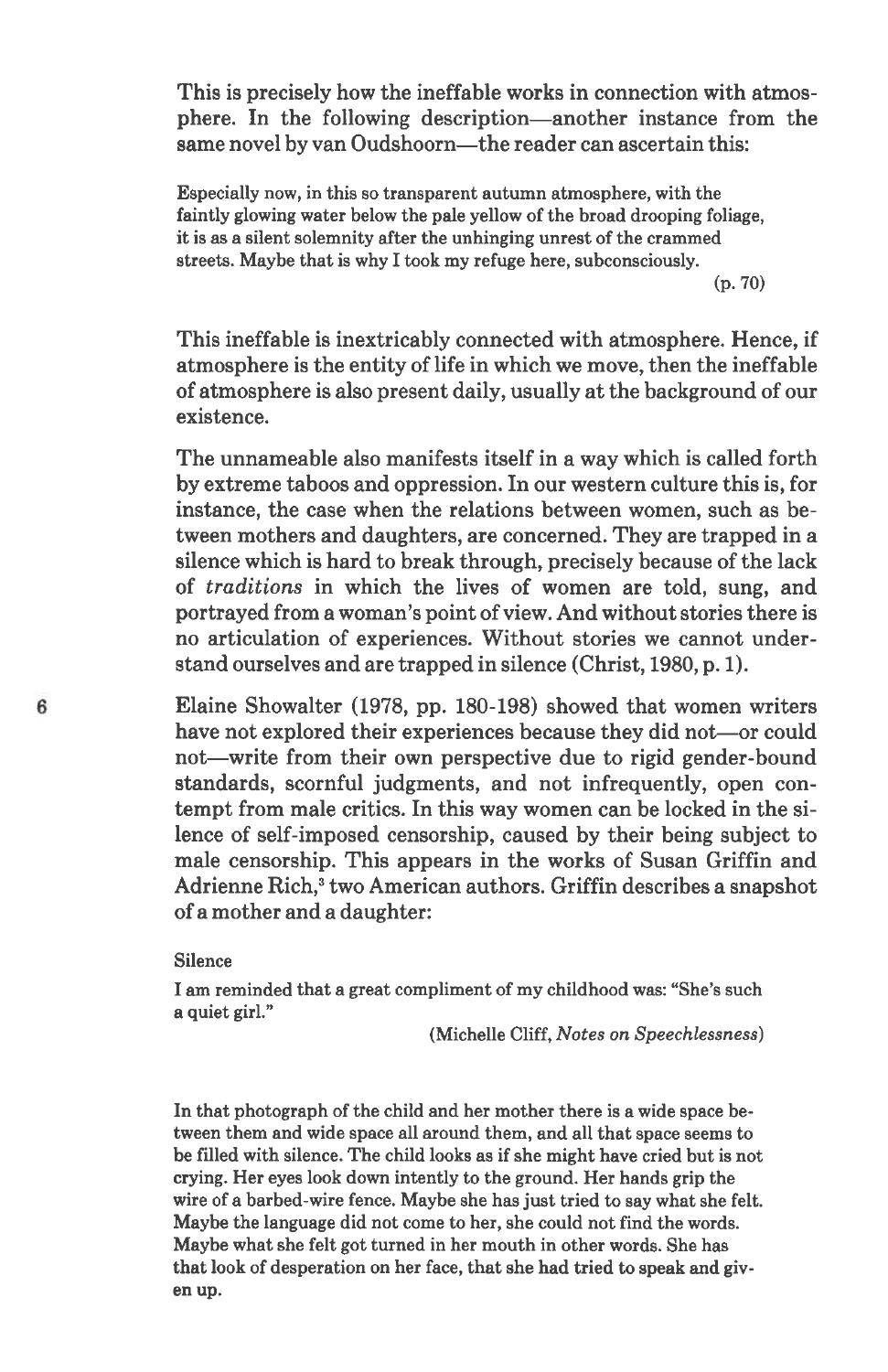In the mother's body is <sup>a</sup> different kind of helplessness. She stands with one hand on her hip, another shading her eyes from the sun, looking toward her daughter. Whatever her daughter tried to say was not some thing she could understand. And her posture might be righteous, or even angry, if there were not <sup>a</sup> clear longing in it. As if the child's attempt to speech had touched on an old buried place in her, and so she lingers, half turned to her daughter, half turned away, knowing she will never grasp that feeling and thus already having given up, yet not able to turn from it.

And they stand there forever that way, locked in silence. (Griffin, 1978, p. 111-112)

Extrasensory perception is another issue about which the discussion moves with great difficulty. Not only and maybe even not in the first place because of the nature of these perceptions, but especially be cause they are incompatible with the views of the dominant culture. It is difficult to develop a vocabulary to express oneself about these matters. We can therefore say that the unnameable as part of taboos and oppression may present itself daily, and that sometimes it is so much subject to censorship that the censored experiences may be come inaccessible to language altogether.

The ineffable is emphatically present when <sup>a</sup> person wants to con vey something and is unable to do so. But most of the time it remains unnoticed on the background. This is also the case with the secrets which surround us. In order to realize that these secrets exist, we have to break through the familiarity, the matter of what surrounds us. In the following quotation Susan Griffin does precisely this: she unsettles the assumption that what we cannot name cannot possibly exist. The American author states in her poetic study Woman and Nature:

Behind naming, beneath words, is something else. An existence named unnamed and unnameable. We give the grass <sup>a</sup> name and the earth <sup>a</sup> name. We say grass and earth are separate. We know this because we can pull the grass free from the earth and see its separate roots—but when the grass is free, it dies. We say the inarticulate have no souls. We say the cow's eye has no existence outside ourselves, that the red wing of <sup>a</sup> black bird has no thought, the roe of <sup>a</sup> salmon no feeling, because we cannot name these. Yet for our own lives we grieve all that cannot be spoken, that there is no name for, repeating for ourselves the names of things which surround us what cannot be named. . . . Hand and breast know each one to the other. Wood in the table knows clay in the bowl. Air knows grass knows water knows mud knows beetle knows frost knows sunlight knows the shape of the earth knows death knows not dying. And all this knowledge is in the souls of everything, behind naming, before speaking, beneath words.

(Griffin, 1978, pp. 190-191)

Susan Griffin detaches herself from the familiar interpretation of the world. When we detach ourselves from the matter of course of our common sense, of our natural and our scientific attitude towards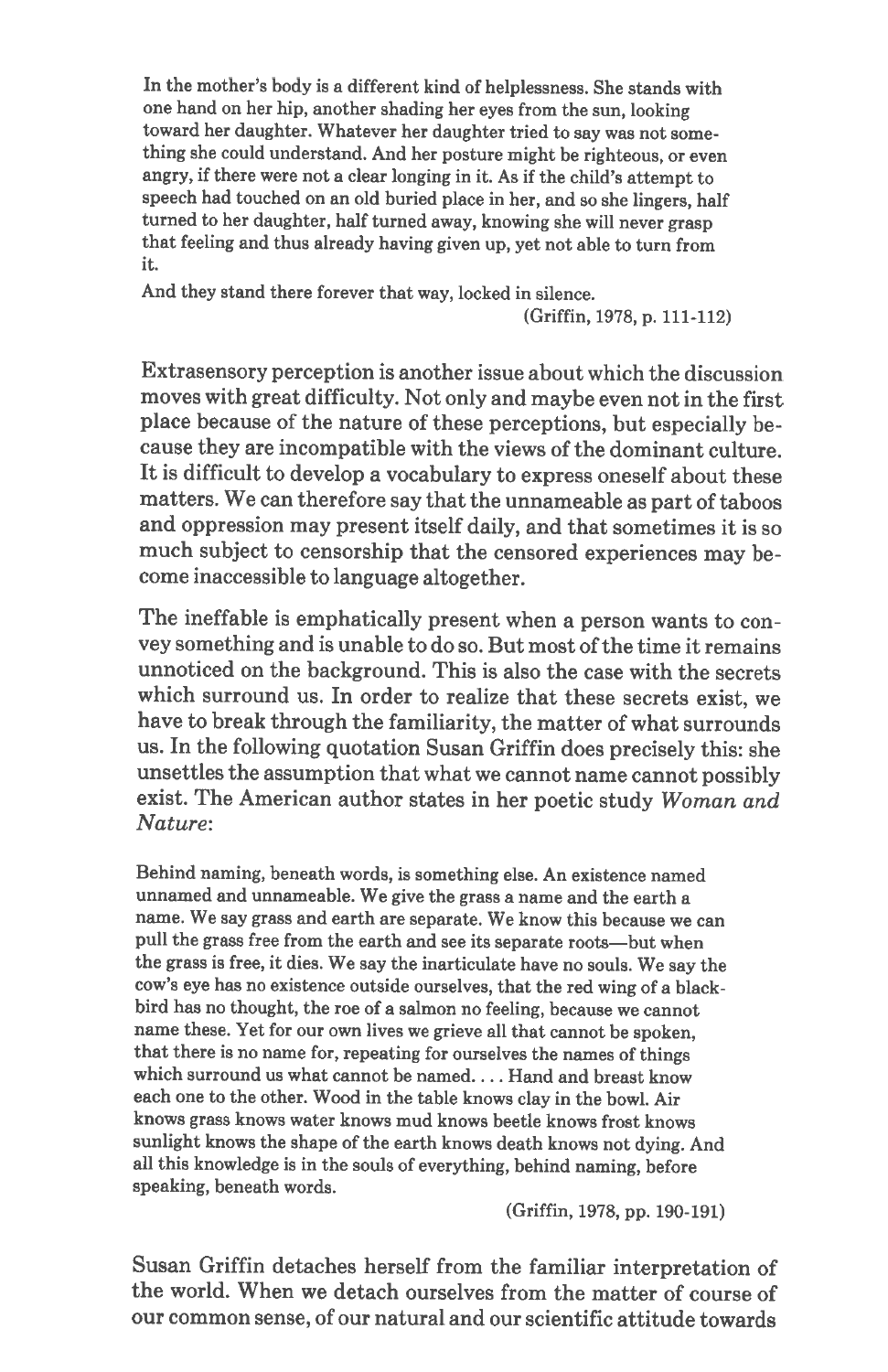the world—which is never completely possible—then wonder at the world may result.

## The Ineffable in Qualitative Descriptive Research

According to Husserl, it is important that we should break through our "natural attitude" when doing phenomenological research. Husserl did not add, however, how we should change our attitudes so as to turn that which we have always taken for granted into some thing which is special and striking (Spiegelberg, 1982, pp. 118-123).

When focusing our attention on the ineffable, we are able to re awaken the ordinariness of our existence. In this way, we give up the routine of our rational attitude and are able to unsettle the familiar ity of our world. In order to really see the world we have to detach ourselves from our familiarity with it, and only by virtue of this de tachment can we learn "the unmotivated appearance of our world," according to Merleau-Ponty (1962). He also states that it is this at tentive wonder which reflects best what is meant by phenomenolog ical reduction. Noticing the ineffable helps us wonder at the world in which we live; consequently, it assists us in our execution of the phenomenological reduction. Then the awareness re-emerges that our reflective life is situated entirely within the unreflected life, and again we realize that everything verbal has its roots in the non verbal.

In <sup>a</sup> qualitative description it will not always be possible nor neces sary to react to what builds part of the picture, but which is hard to put into words. A description could become less flat, however, if at tention were paid to the unnameable during the preparations. In this way, the reality of adults and children will remain more fully present in the process of analyzing and interpreting. In this way, the qualitative description of our reality is less touched up than when the attention is one-sidedly directed towards the verbalized and the expressible.

Attention for the ineffable can also aid us in developing the readi ness to listen, which is of so much importance at the beginning of <sup>a</sup> qualitative analysis. After all, in <sup>a</sup> qualitative analysis we do not want to approach the research material with <sup>a</sup> rational system from the outset. Instead, we want to start by creating <sup>a</sup> space in which the tacit addresses us and in which the inexpressible can take its part.

# First Structural Description

The ineffable is *present daily* in a number of ways. It is always there, varying with the context. It cannot be reduced to an image or object; it is not visually present. The ineffable cannot be objectified.

This is precisely the reason why it attracts our attention to the limits of our rational thought and of the instrumental rationality, directed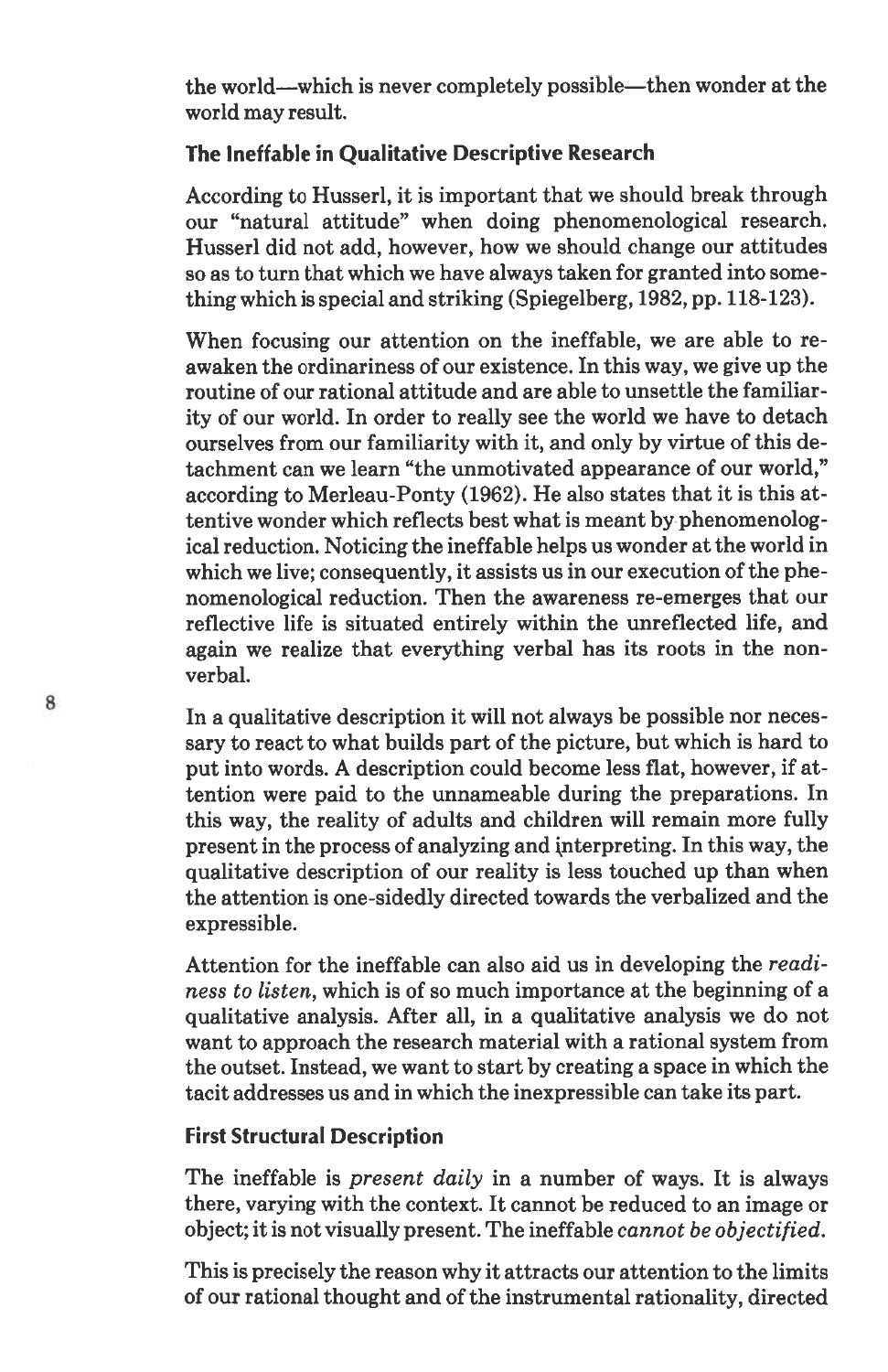towards control, effectiveness, and command. Our discursive way of thinking is powerless against the ineffable, which goes with bodily experiences, feelings, extreme taboos, and with the secrets surrounding our everyday reality. It is this powerlessness which has made the unnameable so unpopular with the Cartesian tradition in which norms and ideals of unequivocalness and transparency pre vail. Itinterferes with these norms and ideals.

Seen from an instrumental angle, the ineffable appears as an incon venience which still has to be put into words or which is altogether unimportant. Seen from the angle of <sup>a</sup> many-sided rationality, how ever, its positive value may become visible. The positive value lies in the tacit rich knowledge, the prerequisite for understanding the ex pressible. Here, the ineffable is enriching. This positive value is also present in enriching atmospheres, moods, and tones of the same quality. In all these cases the ineffable is unremovable.

In the case of <sup>a</sup> too small vocabulary the unnameable can be obliter ated. Here, it is not enriching either: when <sup>a</sup> person is vainly search ing for words, the ineffable is obtrusively present instead of unrealized and on the background, such as it usually is when one relies upon tacit rich knowledge.

When long oppression and taboos are at issue, a lot of things may become unnameable as well. Here again, it works in an impoverishing manner and can in principle be canceled. The ineffable of our feel ings, our desires, and of the secrets surrounding our everyday real ity, on the other hand, is unremovable. The ineffable unsettles our everyday reality when we dwell on these secrets. This may be <sup>a</sup> re newing experience.

In the Cartesian tradition there is no room for the inexpressible, which facilitates the undervaluation of the non-linguistic dimension of our lives. Yet, this dimension is not <sup>a</sup> matter of"surplus-meaning" of concepts: it is not the undefinable rest but, as we saw in the intro duction, the expressible can only exist in relation to the inexpressible.

## The Ineffable in Unity Recovering Experiences

The dichotomies of mind and matter, intellect and emotion, art and science, knowledge and belief, moral and rational characterize the era of the common people in Western Europe and North America. In Europe this era started around the time of the French revolution and it still continues. The crisis of the middle class inner life cer tainly has its roots in this multiform dualism. Agnes Heller (1979, p. 193) places the lowest point of this crisis around the twenties, since thereafter the portrayal of the middle class inner life is no longer representative in the major works of art in Europe. The epistolary novel(van Oudshoorn, 1968) from which our examples of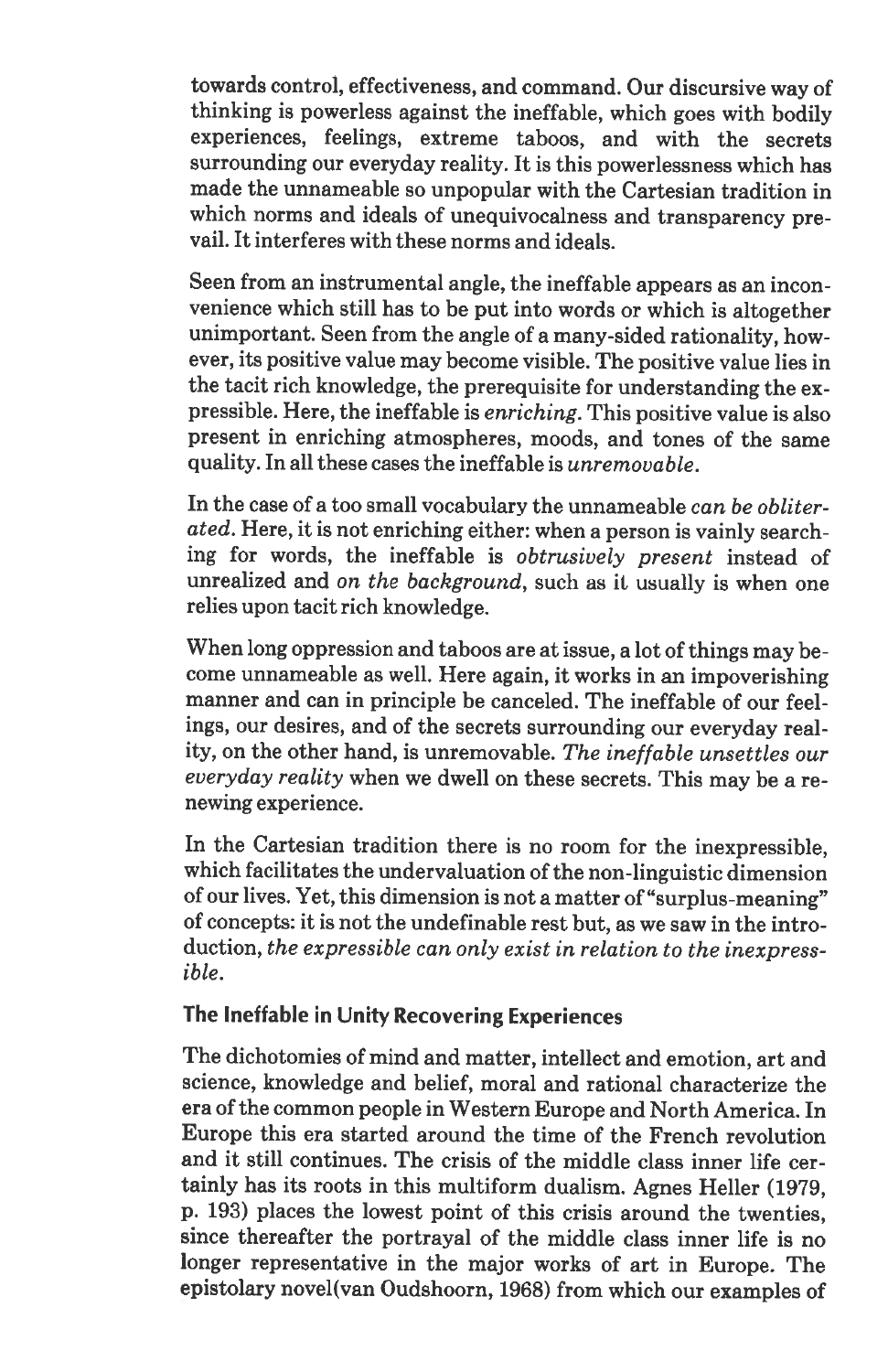unity recovering experiences will be drawn, was written between 1905 and 1922, during the lowest point of the crisis mentioned.

As we know, existentialists have paid much attention to this crisis, which we will here only characterize by means of <sup>a</sup> number of catch words: solitude, the experience of emptiness and meaninglessness; the experience of being haphazardly present in an existence we never asked for in <sup>a</sup> world in which there is no sense of security; and, finally, the existential fear which this involves.

In the novel by van Oudshoorn, we do not exclusively encounter the characteristics of <sup>a</sup> crisis. The beginning of <sup>a</sup> solution of the crisis is also portrayed in the description of what could be called unity recov ering experiences. These unity recovering experiences can only take place if there exists <sup>a</sup> unity which has been broken. This broken unity indeed exists: it was and is present in <sup>a</sup> variety of ways, not as <sup>a</sup> condition humaine but as an historical manifestation of an era which may in principle be over but which, nevertheless, continues to exist.

With these introductory remarks, the unity recovering experiences, which we will approach in a hermeneutical-phenomenological way, have been placed in <sup>a</sup> cultural context.

The contents of the epistolary novel The Ineffable, form another context which has to be known in order to be able to place the ex amples. The narrator is an unmarried official who moves from Hol land to Berlin where, as <sup>a</sup> result of his low salary, he lives in shabby garrets. He does not make contacts easily, and therefore he is alone most of the time. He writes to his friend: "Your letters, too, I cannot dispense with. They are to me, like those of my mother, each in its own way <sup>a</sup> messenger of <sup>a</sup> good and very familiar life, from which heaven knows why—I have been suddenly excluded" (p. 17). He feels disconnected. All of this ensures the accessibility to the heights and depths of the experiences he will be describing: experiences which alternate without him being able to control them.

The basic tones of the epistolary novel can be discerned as early as the first pages: "fleeting moments of happiness" (p. 9); "lasting depressions" (pp. 9-10); the desire for spiritual experiences which will "playfully scatter the dust of commonness"; and nostalgia for "this peculiar atmosphere" in which "everything is lively connected with each other" (p. 117). The narrator extinguishes his existential fear by refusing to feel much any longer. His general condition is <sup>a</sup> kind of "hebetation" (pp. 47, 65, 87). In this way, he is most of the time thoroughly estranged from his inner self and from the world around him. Or, to put it differently, the split between person and world is accompanied by the split of his personality.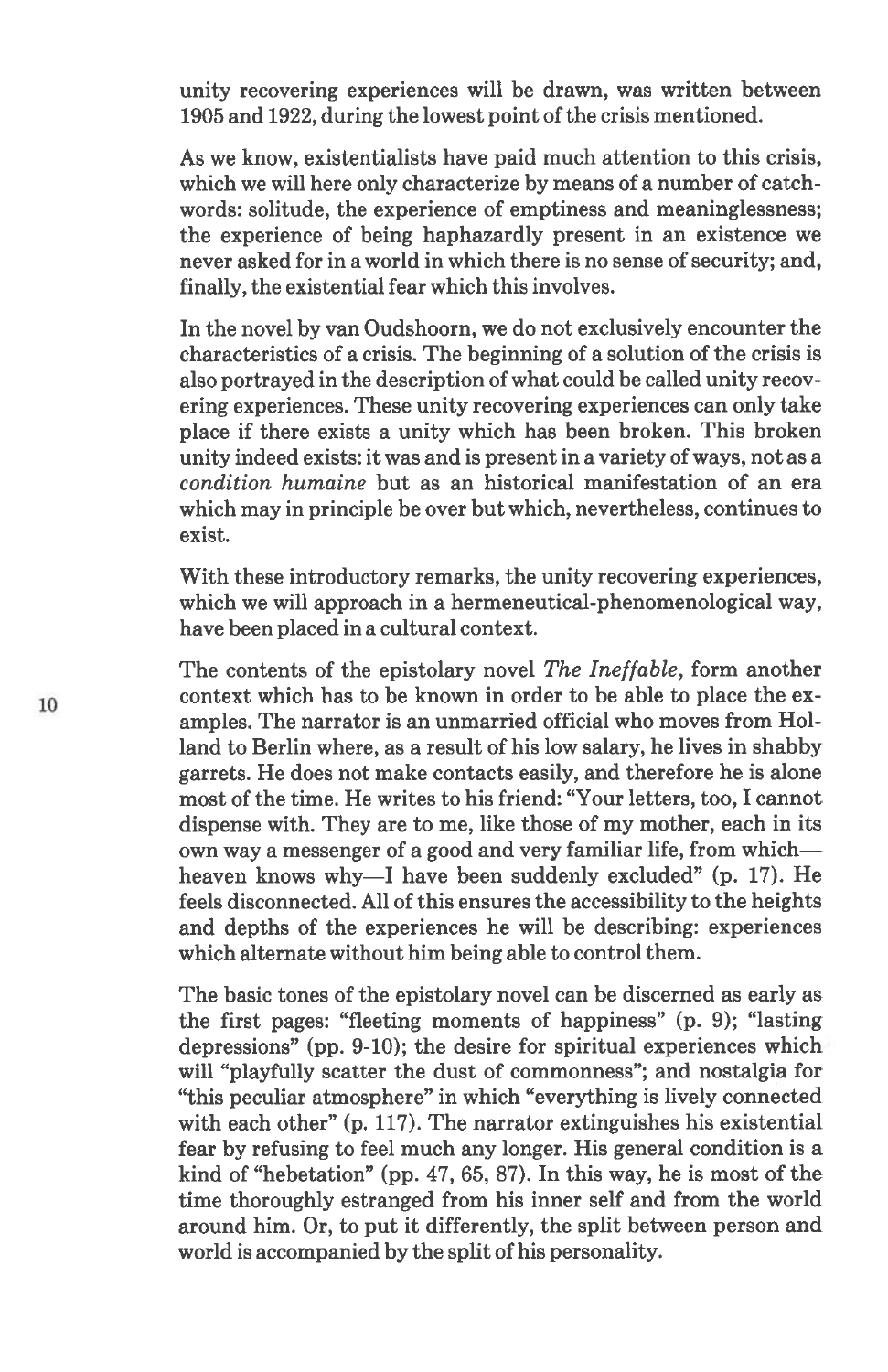# The Other Face of Solitude

In the unity recovering experiences described by van Oudshoorn in his epistolary novel, one can distinguish three different forms. In this article, two of these will be dealt with. The first I have called "the other face of solitude," but "a glimpse of unity" would be an equally appropriate term.

In this first type of unity recovering experience, the narrator experi ences above all an echo of being connected with the life force; the connection exists for <sup>a</sup> moment and then gets lost in itself, "like the rustling break of the sea." An example of this type of experience is the description of how he is sitting in <sup>a</sup> covered veranda with his two colleagues on <sup>a</sup> sweltering Saturday evening. Below is another ex ample in which the narrator experiences <sup>a</sup> glimpse of unity. After the "seething tidal wave" of "the sensuous," which he experiences in anonymous, commercial sex, the same peculiar mood re-emerges:

For like <sup>a</sup> seething tidal wave the sensuous has come over me and the dark realization that this impetuous urge and the intention of the com mittee coincided completely made the last limits fall back, expanding the evening, until the twinkling stars appeared in the shrouded, sultry sky, rays of moonlight played with the beautifully surging water and my smooth naked body reached the temporary balance with the pull of the backwash. The same deeply quieting feelings of love as when looking at grand beauty surged up from the numbness of my interior, an identical peace nestled against the objects, as if I had hurried along on <sup>a</sup> plane and was now resting on <sup>a</sup> soft slope, exhausted and yet supremely satisfied. In reality lying stretched out on <sup>a</sup> threadbare sofa, I smoked <sup>a</sup> cigarette.

He then talks for <sup>a</sup> while with the girl, after which he further de scribes his experience:

The window stood ajar, the fringe of the curtain softly moved back and forth, in weak fits, vague streetnoises were carried inside and as <sup>a</sup> last echo of the so exuberant life, an atmosphere of infinity filled the shabby apartment. The same smarting sensation of delight and wistfulness, to which the purest moments of my solitude were able to lead, and more than this I therefore have not experienced.

(p. 78)

In the period before this experience, the man was literally and figur atively impotent, cut off from the ordinary life; in this experience, however, he has become "alive" again.

He re-establishes the contact with his sexuality, with his body and with his environment. A temporary balance has originated between the beautifully surging water and his naked body, which has now been taken up in <sup>a</sup> natural undulation. Atlast he can rest.

In this example the ineffable is present in the orgasm (without inti macy) and in the atmosphere of infinity; the atmosphere in which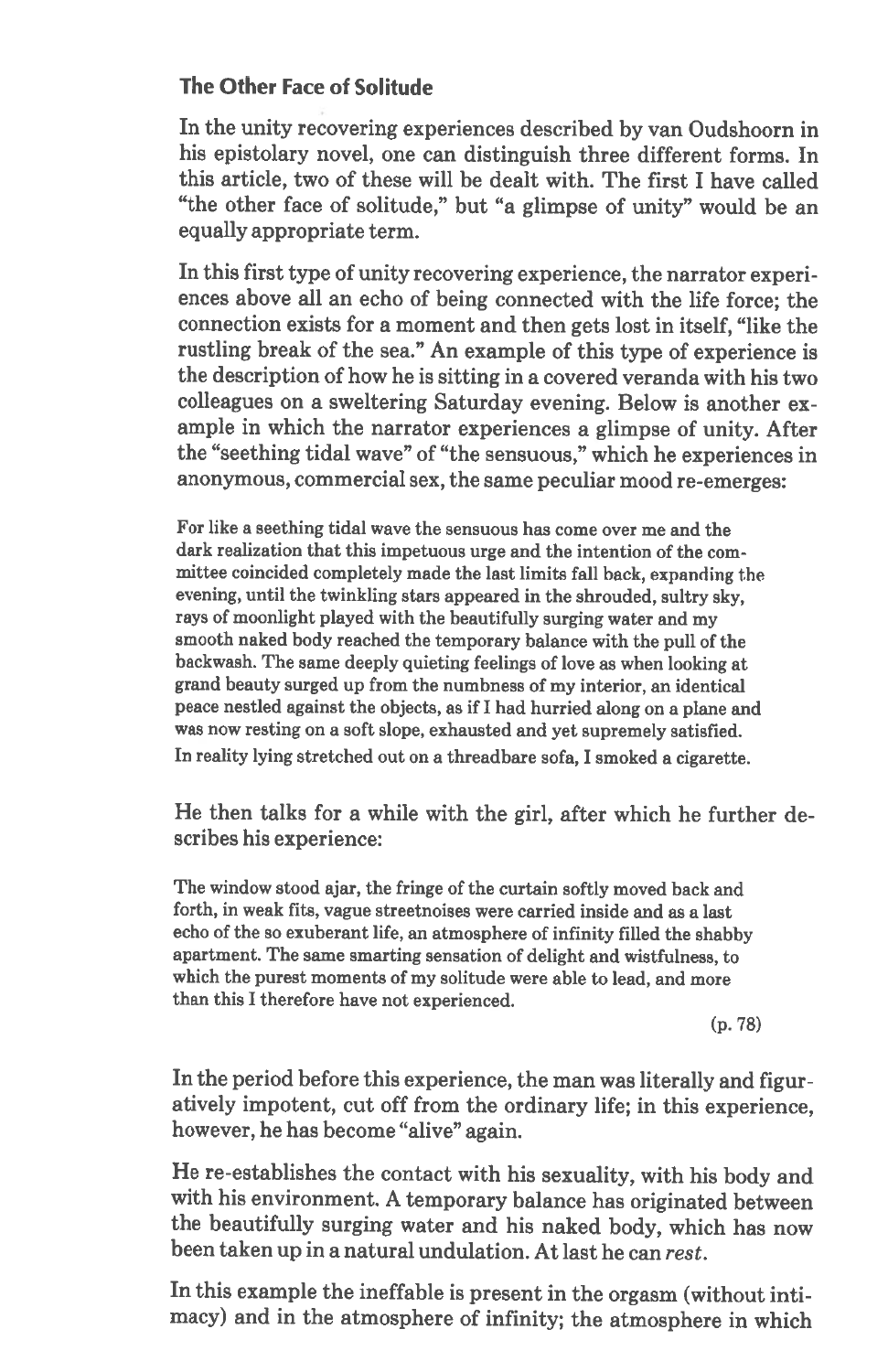man is directly presented with timelessness. A certain peacefulness nestles against the objects. For <sup>a</sup> moment there is no more struggle in these "purest moments of solitude" and in the wistfulness of unsatisfied desires afterwards. In this experience the recovery of unity comes so close that both an awareness of the plenitude of life and a feeling of loss emerge. It is this *ambiguity* which characterizes the experience. The odd atmosphere of infinity remains <sup>a</sup> smarting sensation, but the desire has been roused. After this, the man can no longer give up the search for the timelessness which penetrates time and again. This holds for the narrator as well as for the author (p. 140). From the entire passage it becomes clear that the experi ence has a healing influence, even if it lasts only temporarily because the narrator sees no way of integrating these experiences.

## The Experience of Wholeness

<sup>A</sup> second form of the unity recovering experience is the experience of wholeness. Philosophers also have occupied themselves with this experience. The philosophical term is "metaphysical" or "ontological" experience. Both terms are foreign to the experience itself, which is to say that someone who does not know the philo sophical term will not think by himself, "Look, I've had an ontological experience." This does not hold for the term "experience of wholeness."

In his book Die Ontologische Erfahrung, Karl Albert (1974) relates that the philosophers' attention for this subject mainly occurred after the Second World War (he names Germany and France) with as its climax <sup>a</sup> conference in Brussels in 1953. After this, the interest dwindled.

Karl Albert's thorough phenomenological study begins with an historical overview. In the second part he remarks in <sup>a</sup> number of places that the explicitly conscious ontological experience is the ex perience of the unity of all being and of the presence of all being which does not lead one to take refuge in the past nor in the future. Characteristic is the joy with which this experience is coupled. Equally typical is the fact that the experience cannot be maintained (Albert, 1974, pp. 135, 158, 160, 170). Among other things, Karl Albert wants to demonstrate that this experience is of all times and, in principle, of all humans. Because all of this needs an example, we will now return to the narrator of The Ineffable who writes letters from Berlin to his friend.

The Berlin letterwriter has relapsed "to an utter inability to cope with life" and the "fortuity" of his existence has become <sup>a</sup> "waste of chilliness and withering." No wonder then that he was "greatly struck... to discover for a while this deep feeling of love still kept intact":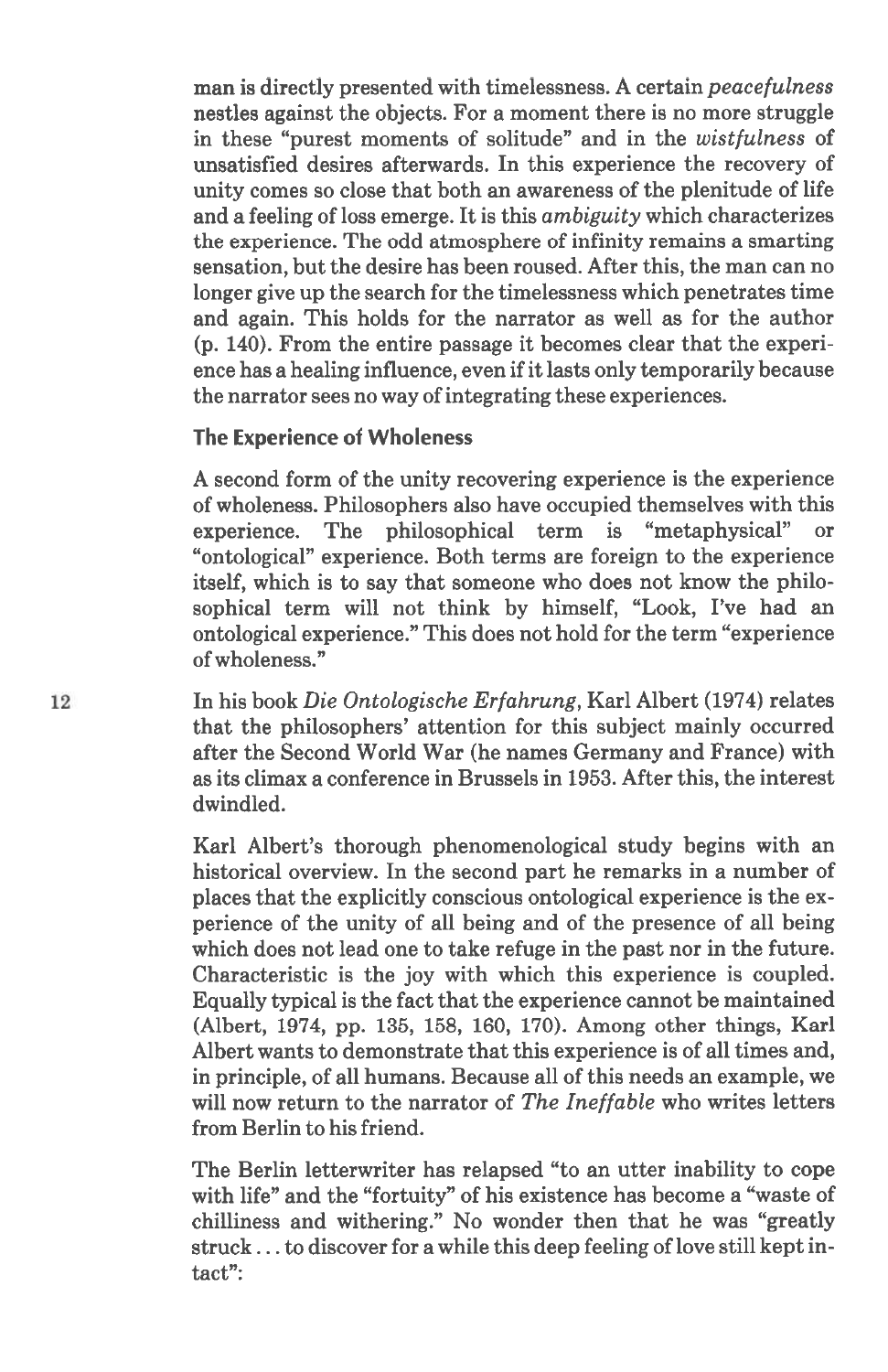Thoughtlessly I had wandered into <sup>a</sup> deserted park, until somewhere from between the foliage the perspective of the open landscape with <sup>a</sup> road framed with trees loomed up from the soft haze, as from <sup>a</sup> long ob livion.

The petty solace of my interior enlarged itself to the resigned grandeur of this world, sending through me <sup>a</sup> timidly joyful thrill. After years, I felt myself of life again, being lovingly taken in, so that originally I did not know what was happening to me.

But, once seated below <sup>a</sup> big tree, in the centre of the silent landscape, the enchantment still lasted, the new warmth pouring into the emptiness and dissatisfaction of my heart and I rested after the severe hardship in the tenderest embrace, all bitterness and weariness falling from me; the unnameable becoming more softly accessible than the plain reality ever was. How happy have I felt in these fleeting moods and how perfectly created for this other life, which was approaching me in such <sup>a</sup> peculiar manner. For this is the highest and the most incredible, that despite everything and out of its own accord life was bending over to me—as <sup>a</sup> mother over her wayward child—and in this fostering, loving warmth I felt <sup>a</sup> shrine of truth break. In those few moments, seated amidst the si lent landscape in the soft afternoon sunshine, happened the flow of my thoughts, in pure agreement with the ineffable, which I had already known forever and nothing in my existence remained fortuitous anymore.

(pp. 88-89)

#### The Experience of Wholeness as <sup>a</sup> Way of Knowing

An experience itself is irreducible reality. The experience when voiced represents the original, but never equals it. In social scientific work we can, among others, work with our own direct experience, our voiced experience and with the experience of other people. We know that not every experience is voiced appropriately. This does not hold for the experiences described by van Oudshoorn. He mas terfully puts into words experiences which are hard to convey. This experience of wholeness is recognizable; there is no reason to be skeptical or mistrusting towards this description. We will take the description as it stands.

The passage reads that the unknowable becomes accessible and that a shrine of truth breaks. If we take this seriously, this experience is a way of knowing. It is a way of knowing which expands and reunites person and world: "My interior enlarged itself to the resigned gran deur of this world." It is <sup>a</sup> participatory way of knowing in which there is no distance between subject and object: "to partake of life again." There exists between person and world an intimacy, charac teristic for this way of knowing: the closeness of the silent landscape which surrounds him, the closeness of his expanding interior, and the closeness of the unknowable which becomes accessible. It is a way of knowing which apparently has a *healing influence* since new warmth pours into the emptiness of his heart, all bitterness vanishes, and he can rest. This way of knowing is restful.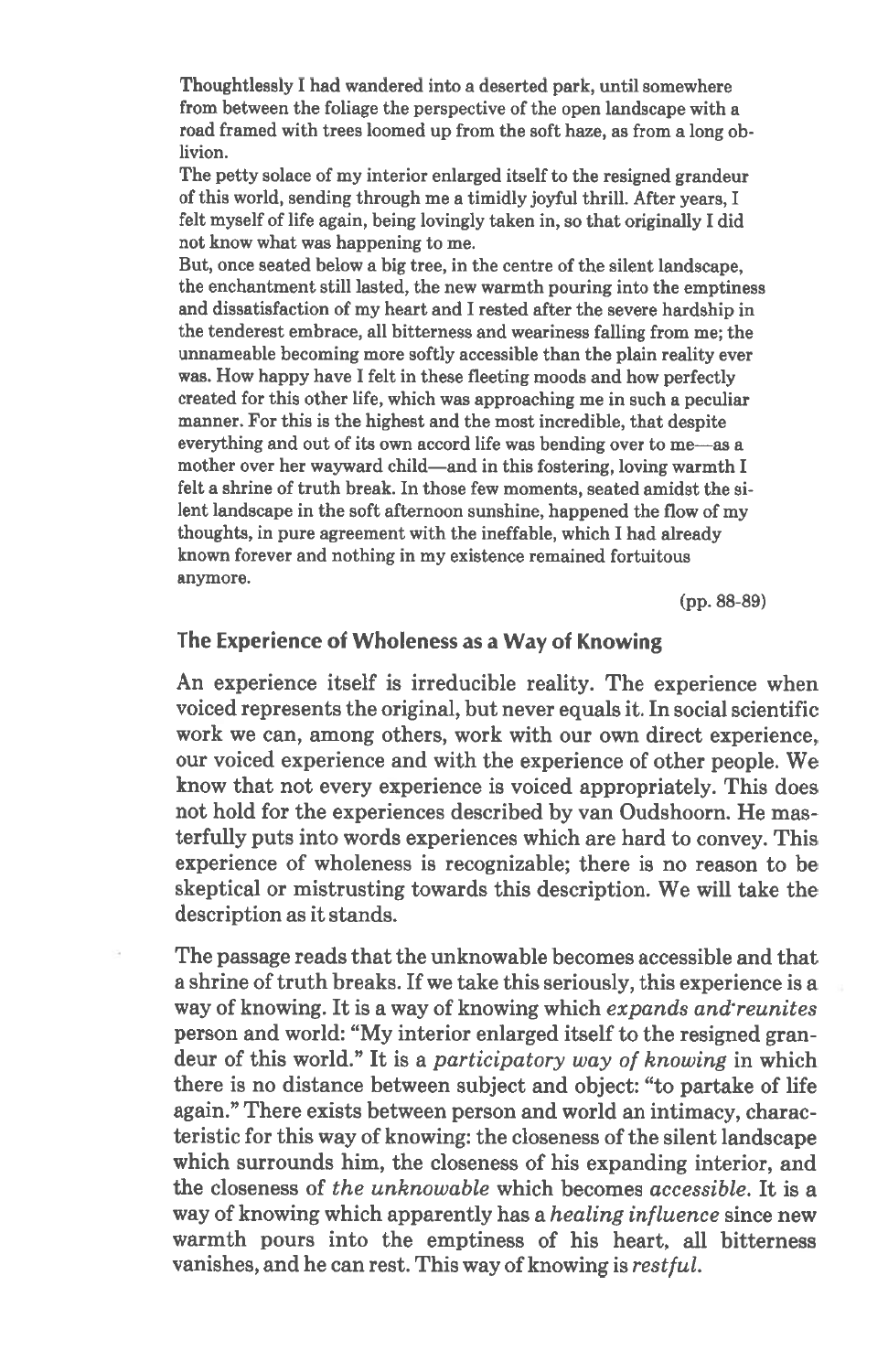The narrator himself is *receptive*; his body is once again the entrance to his surroundings and the landscape is open as well. In the experience of wholeness there is openness, and one way or the other truth is experienced as well. The atmosphere of being haphazardly present in an existence he never asked for, <sup>a</sup> haphazardness he calls "a waste of chilliness and withering," is overcome. Nothing is fortui tous anymore: in the experience of wholeness the man experiences his existence as meaningful. When the world and one's own existence are meaningful again, then there is coherence as well, <sup>a</sup> coher ence which had been lost due to active dualism.

The narrator names a *dichotomy* which he *surpasses* in this experience: his thoughts and the ineffable, which cannot be approached by means of rational thought, are in pure agreement. For the duration of this experience, the gulf between emotion and intellect has been bridged. It is <sup>a</sup> joyful experience—"How happy have I felt"—which is moving and which satisfies desires. The atmosphere of infinity is also present in this quotation, especially in the first sentence. In this way, timelessness becomes knowable through this experience.

#### Atmosphere, Mood, and Attitude

Accurately, the given fragment evokes an atmosphere which charac terizes the experience of wholeness. The ineffable is always incor porated in an atmosphere and mood, but in connection with the unity recovering experiences, the Berlin letterwriter often explicitly mentions atmosphere and mood:

to acknowledge this peculiar atmosphere, in which everything is lively connected with each other.

an atmosphere which inspired both body and mind with youthful buoy ancy.

(p. 89) the moods, which brought light and movement in my seclusion. (p. 102)

again, the same atmosphere of <sup>a</sup> full and forceful life rose in me.

(p. 106)

(p. 117)

In the mood in which the narrator finds himself there is silence, subtlety, and softness. There also is an emotion which is timid and joyful. "Thoughtlessly I had wandered into the deserted park"; this is how the fragment starts. Thoughtlessly—not bent on something tangible; not brooding or reasoning—only then, it seems, there is room for something else. Only in this state is the narrator taken off his guard by life itself, expressing itself in the open landscape. Only in this way could <sup>a</sup> mood in which intimacy and the unknowable are present be created. This mood, then, goes together with an attitude of openness for the described experience. Heidegger has strongly emphasized this "openness" and "receptibility." He stresses the im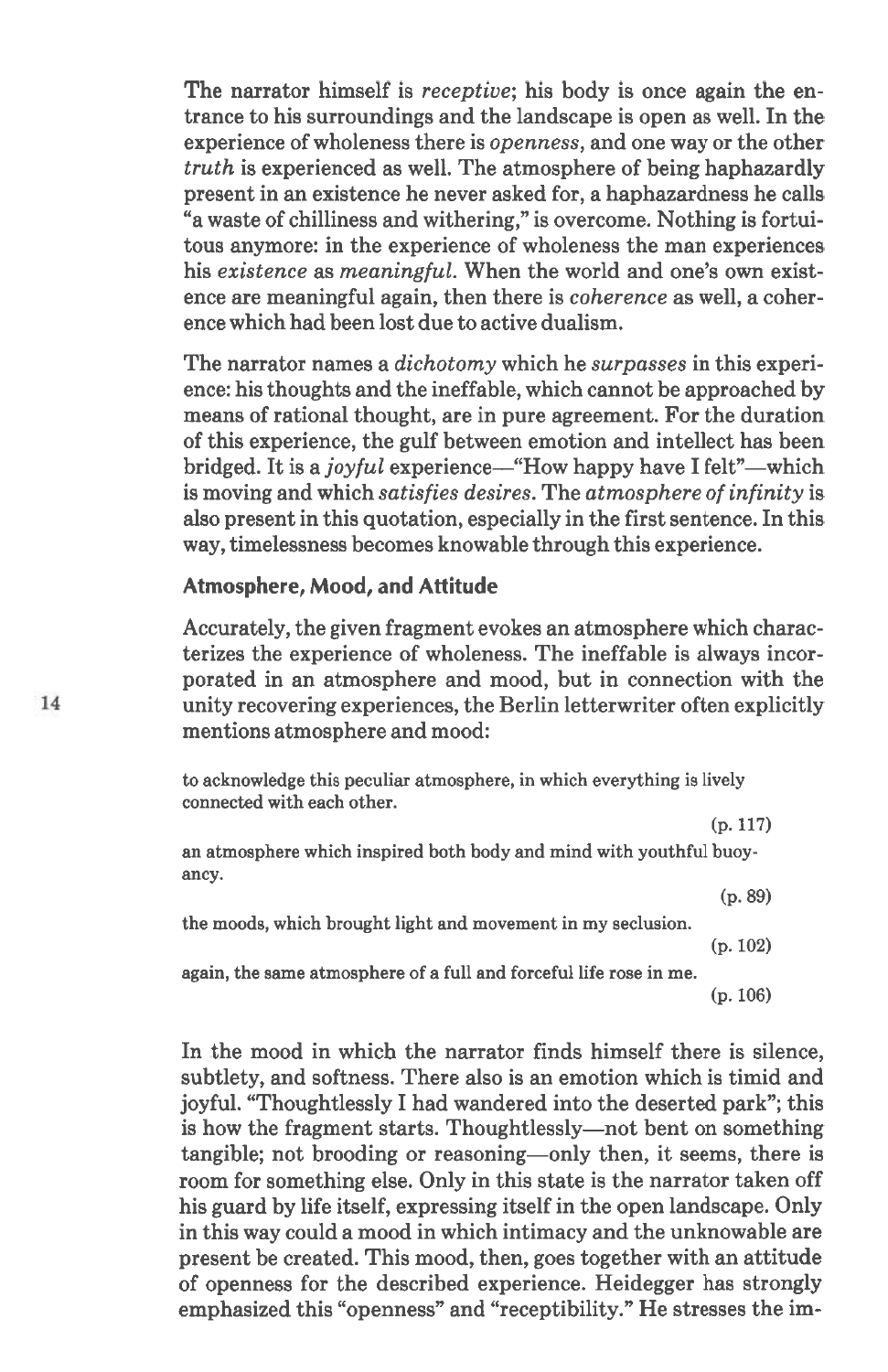portance of a mood which diametrically opposes the attitudes of the ideal Western human being: <sup>a</sup> man, full of initiative and willpower, acting systematically and effectively. Heidegger stresses the impor tance of an attitude which is considered "feminine." He mentions diffidence (Scheu) and the ability to wait until life itself addresses you (Zuspruch des Seins). The initiative is not ours: one cannot pro duce an experience of being—or experience of wholeness—by will fully trying to create one. This is also made clear in the fragment "being lovingly taken in" and "this other life, which was approaching me in such <sup>a</sup> peculiar manner."

If the initiative is not ours then, in order to have this experience, one needs an entirely different attitude and, along with it, <sup>a</sup> completely different affective condition from <sup>a</sup> one-sidedly "male" attitude. The mood and attitude needed, therefore, require <sup>a</sup> rehabilitation of "the feminine" as <sup>a</sup> symbol.

The intensity, the vividness, and the abundance of the unity recov ering experiences are inexpressible although poets and writers have always been able to evoke them with words. As long as we do not talk about it, it does not seem hard to find the words. Wasn't it all very clear during the experience itself? But once we start talking about it, the experience falls apart. This is another reason why I feel respect for the descriptions in the novel at issue; descriptions in which some ofthe original splendor and mood have been preserved.

When they are not integrated, the experiences may fade, and one starts to doubt whether they were real at all. The Berlin letterwriter states:

At present, when writing about it, all of this seems to me so little and so vague, however, that again I have to doubt if I have given you even the faintest notion of it in my letters.

(p. 66)

In the next letter he stresses again:

I do not know if I have expressed myself clearly enough, and even then, if the said amounts to more than <sup>a</sup> game of words only. Myself, I can feel all this only vaguely. Sometimes as <sup>a</sup> shadow of truth.

(p. 69)

The fullness of the experience is inexpressible, and its recollection is vulnerable in that it may fade and become unreal.

In the first sentence of the quoted fragment it is stated that the perspective of the open landscape loomed before him as from a long oblivion. He remembers it from long ago. The sight and the atmos phere form <sup>a</sup> remembrance which slowly returns to him. Retrospec tively, he has always known that it existed.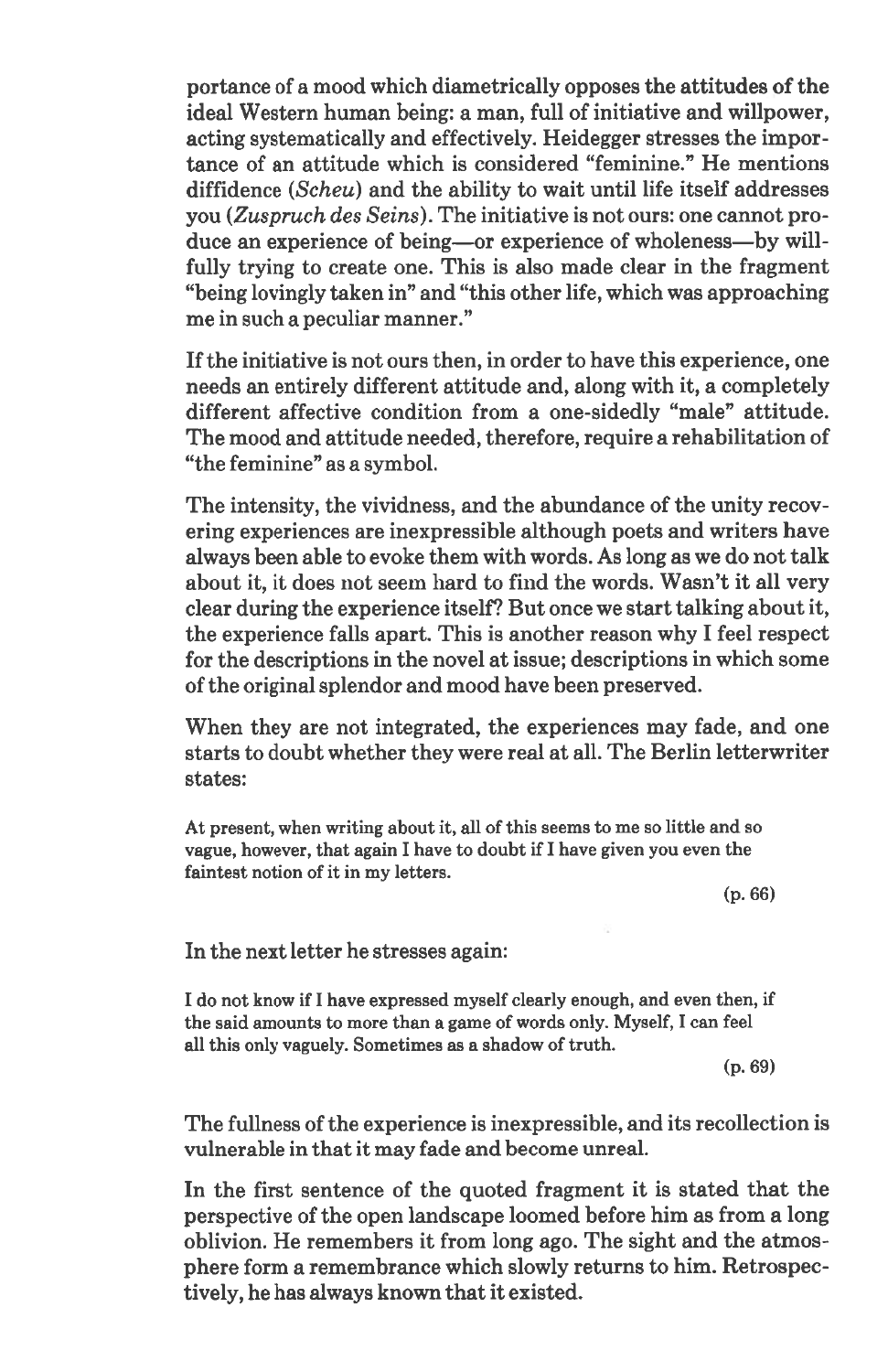These paraphrased formulations of the Berlin letterwriter tally with the statements of the aforementioned Karl Albert in Die Ontologische Erfahrung that there is <sup>a</sup> positive, marked experience of being. In <sup>a</sup> clearly conscious ontological experience people often know that it is not something completely foreign to them. We know the experience in an undefined way: still folded up, as it were, and yet retrospectively recognizable. This is why Karl Albert mentions the primacy of this experience: in every experience the ontological experience is enclosed from the beginning (Albert, 1974, p. 186).

Apart from this, we can say that the ineffable as a source of joy and fulfillment is vaguely familiar to us. We recognize it retrospectively in the direct, explicit experience of wholeness. This ineffability par excellence will not be taken into account although gifted writers may remind us of what we actually have already known forever.

#### **Second Structural Description**

The internal structure of the ineffable as experience consists of <sup>a</sup> relatively constant basic structure and <sup>a</sup> varying structure of mean ing. This structure of meaning contains both the experienced mean ing of the person who describes his experience and the effect of the phenomenon on adults and/or children. No phenomenon exists in <sup>a</sup> vacuum, however, but in <sup>a</sup> number of external relations of the phe nomenon. We therefore do not only get to know <sup>a</sup> phenomenon by means of a clarification of its internal structure, but also by relating it to more comprehensive contexts.

The basic structure consists of the generality of the ineffable. After all, it is inextricably connected with the language of adults and chil dren. A second constituent of the basic structure is the *impossibility* to objectify the ineffable. It is impossible to portray it by means of an image or object. Furthermore, there is the factor of constancy. The ineffable is always present in our lives in <sup>a</sup> variety of ways; for instance, in our bodily experiences or also in atmosphere, the entity of life in which we move. Finally, the fundamentality should be re marked upon. If language is one of the constituent characteristics of our human existence, then the same holds for the ineffable.

In order to trace the structure of meaning we have examined some examples of the unnameable in our daily lives. In the removable manifestations of the phenomenon, the unnameable is impoverishing. If it is unremovable, however, it may be either impoverishing—as in the event of severe bodily pain or fear—or en riching—as in the tacit rich knowledge, in atmosphere, or in joyful moods. Both the removable and the unremovable forms of the inef fable may be *obtrusively* present, they may remain in the background, or they may even be pre-reflective.

Apart from this, the unnameable may have another specific effect. If we allow its existence to penetrate our consciousness, then it can un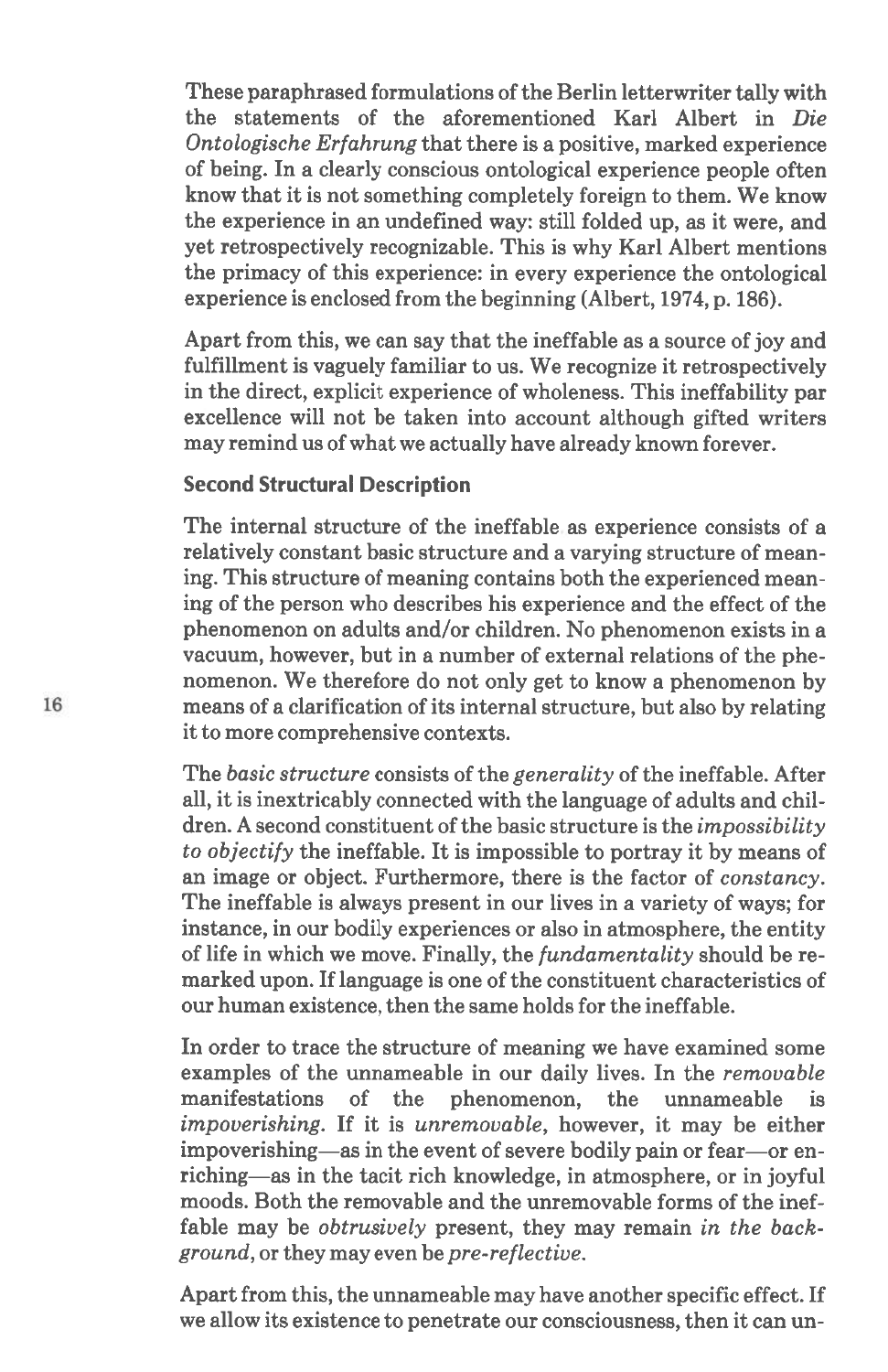settle the ordinariness of our lives in <sup>a</sup> renewing and refreshing man ner. From all this it becomes clear that the basic structure is more constant than the structure of meaning.

Another illustration of the variability of the structure of meaning is given when we consider the ineffable in particular experiences. When taking <sup>a</sup> closer look at the unity recovering experiences, the structure of the ineffable partly resembles the experience of it in our daily lives. In the first experience mentioned, the unnameable is unremovable and enriching: the full richness of this experience cannot be imparted, and the experience itself, evoked in words, is prob ably only understandable for those who know what it is about. The ineffable is obtrusively present in the discussion of this kind of experience since words always fall short of expressing what is really meant.

Despite these similarities, there are three issues in the structure of meaning of unity recovering experiences which do not occur in the examples from our daily lives. First of all, the inexpressible exists in the timelessness which is directly experienced in an atmosphere of infinity. Secondly, the ineffable is present in the healing influence of the experience as a whole even if this influence is only temporary, i.e., when the experience is not integrated. The healing influence is evoked in the experienced openness, intimacy, and rest; in transcending dualisms; in <sup>a</sup> direct and enfolding meaningfulness; and in an inexpressible joy. Finally, the experience of truth is more explicitly and more comprehensively present in the inexpressible of particular experiences than itis in the unnameable in our daily lives.

We also perceive the ineffable and its importance for people in the external relations in which cultural/historical meanings of the ineffable will be illustrated. In the first place, the unnameable will be connected with instrumental rationality and furthermore with the aforementioned active dualism.

Instrumental rationality is directed towards regulation, effectivity, and control. It is what Heidegger calls "the calculating thought." Instrumental rationality involves the use of clear-cut notions, counting, and measuring. The ineffable, which turns out to be an important phenomenon in our lives, indicates the limits and the re strictions of the instrumental rationality. Against this fundamental, common, and important phenomenon, instrumental rationality is powerless. The ineffable affects the core of the Cartesian ideals of unequivocalness and transparency. If the unnameable is always present in our lives, inextricably connected with languages, then these ideals are not only unattainable, but they also distort the hu man reality. The exaggerated emphasis on power, not only in "male society," but also in many subjects of conversation within the women's movement, is an extension of the dominant and one-sided,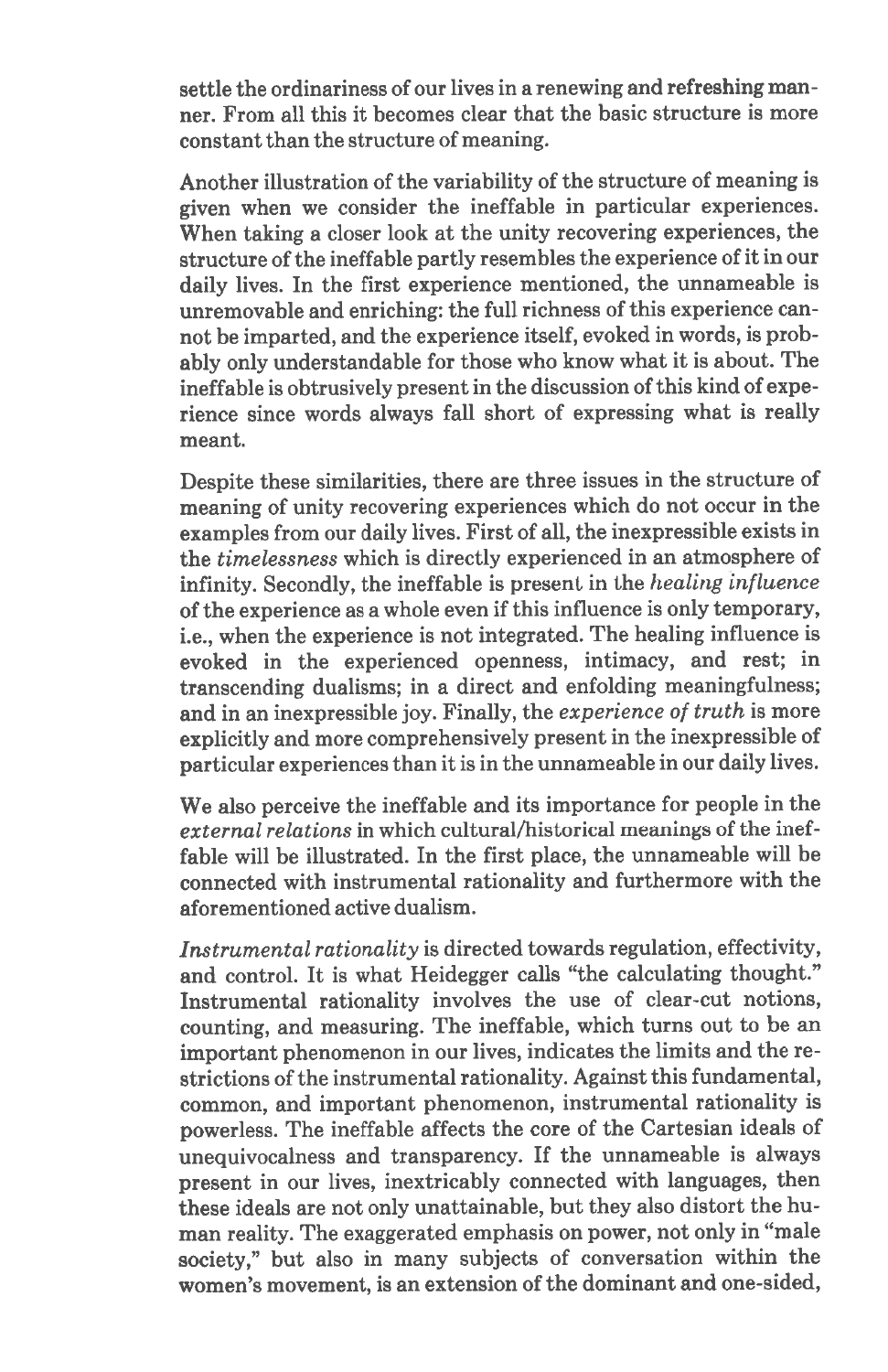instrumental-rationalistic perspective (regulation, command, effectivity, control). The ineffable is <sup>a</sup> correction on this one sidedness.

In the Western sciences dualism functioned very strongly. Emotions, values, art, ethics, and religion, all of these were consid ered taboo or "philosophical" and were consequently banned from scientific discourse. Full emphasis was laid on discursive, objective thought and on a restricted view of "empirical." If the active dualism is being overcome more and more in the sciences, then surely the in effable will be rehabilitated as well.

The unnameable reminds us of <sup>a</sup> rich, uncontrollable dimension of our existence and of the importance of the nonlinguistic. "In the beginning was not the Word—earlier reigned the grand silence" is the first line of <sup>a</sup> poem, written by <sup>a</sup> Dutch poet, J. C. Schagen, who will have the final say in this article:

in the beginning was not the Word—earlier Reigned the grand silence

before the first word is the sigh of the sea and after the last

it lies in the dust you can pick it up like that the first word—nothing

it lies in the dust you can pick it up like this the last word—nothing

#### Notes

- 1. This paper was presented at the International Human Science Research Conference, Faculty of Education, University of Alberta, Edmonton, Al berta, on May 21-25, 1985.
- 2. The investigation was carried out by Ingrid Valk in 1982.
- 3. See for instance the title of a collection of lectures by Adrienne Rich,  $On$ Lies, Secrets and Silence, London: Virago, 1980, or consider the poem 'Mother-in-law" in the collection, A wild patience has taken me this far, New York: Norton and Company, 1981.

#### References

Albert, K. (1974). Die ontologische erfahrung. Raingen: A. Hennverlag.

- Christ, C. P. (1980). Diving deep and surfacing: Women writers on spiritual quest. Boston: Beacon Press.
- Griffin, S. (1978). Woman and nature: The roaring inside her. New York: Harper and Row.